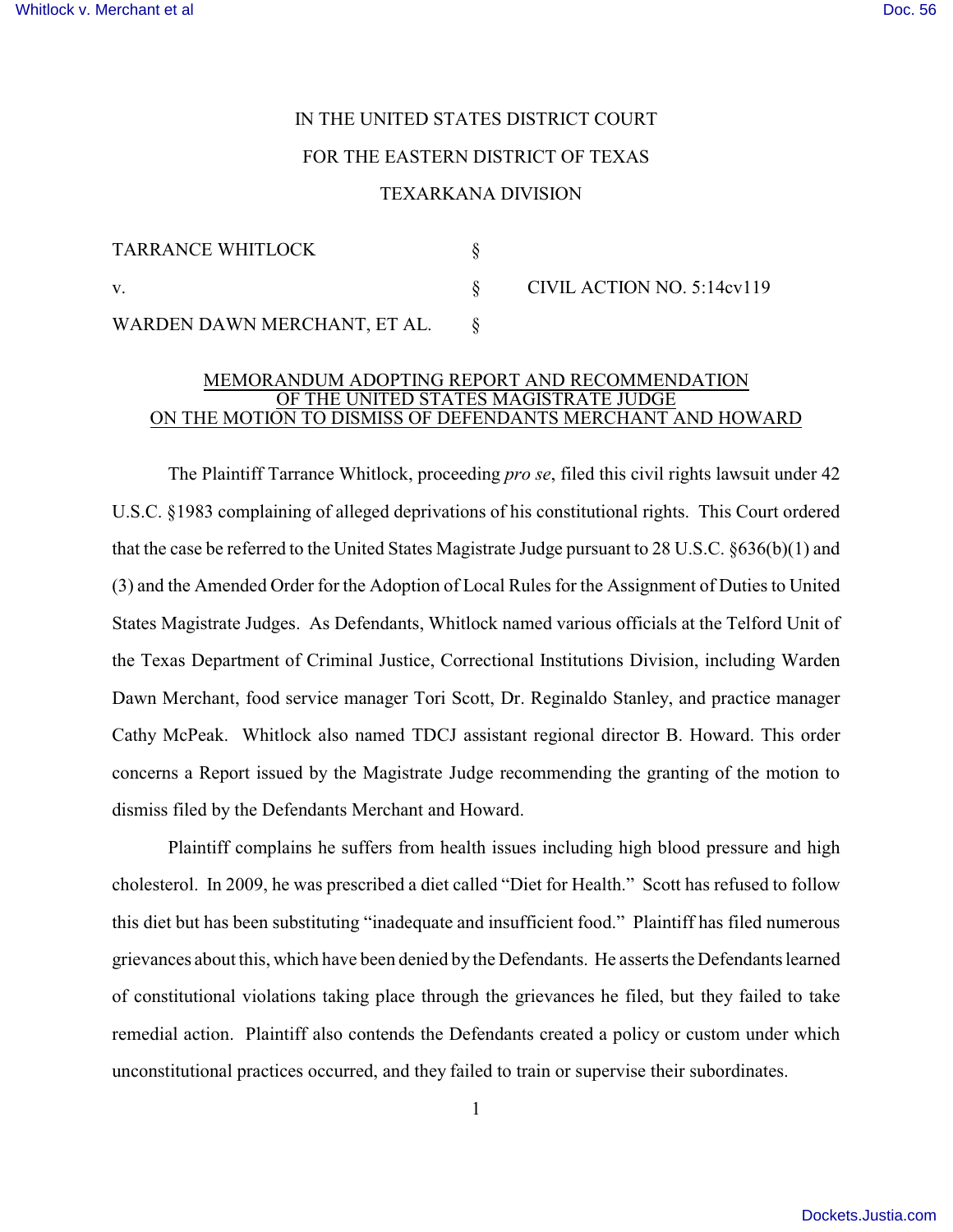Defendants Merchant and Howard filed a motion to dismiss arguing Plaintiff failed to show any personal involvement on their part; the fact they investigated his grievances does not show a constitutional violation nor did it make them personally liable; Merchant conducted an investigation and determined the food service was in compliance with guidelines issued by the University of Texas Medical Branch; they are entitled to qualified immunity; and, Plaintiff has not shown any entitlement to injunctive relief.

The Magistrate Judge issued a Report recommending their motion to dismiss be granted. The Magistrate Judge concluded: prisoners do not have a constitutionally protected liberty interest in having grievances resolved to their satisfaction; Plaintiff offered no evidence of the existence of an unconstitutional policy or custom; Plaintiff failed to set out a viable claim for failure to train or supervise; the meals he received were not constitutionally inadequate; the Defendants were entitled to qualified immunity; and, Plaintiff failed to show any entitlement to injunctive relief.

In his objections, Plaintiff complains he provided a full month's menu, but the Magistrate Judge only listed seven days of it. A review of the Magistrate Judge's Report shows these seven days set out an adequate representative sample, rendering it unnecessary to list every meal served for a full month.

Plaintiff asserts he is not complaining about grievances not being answered to his satisfaction, but rather his grievances show Defendants Merchant and Howard had knowledge of and participated in an illegal custom. He contends Defendants learned of the violations through the grievance procedure but failed to take corrective action; instead, the responses to his grievances state no Diet for Health kitchen violations were committed. Plaintiff states this means an illegal and unconstitutional practice or custom was already in place.

As the Magistrate Judge determined, Plaintiff has failed to show the existence of an unconstitutional policy or custom. *See* Spiller v. City of Texas City Police Department, 130 F.3d 162, 167 (5th Cir. 1997). Simply answering grievances does not make prison officials personally liable for constitutional violations. While Plaintiff complains Defendants Merchant and Howard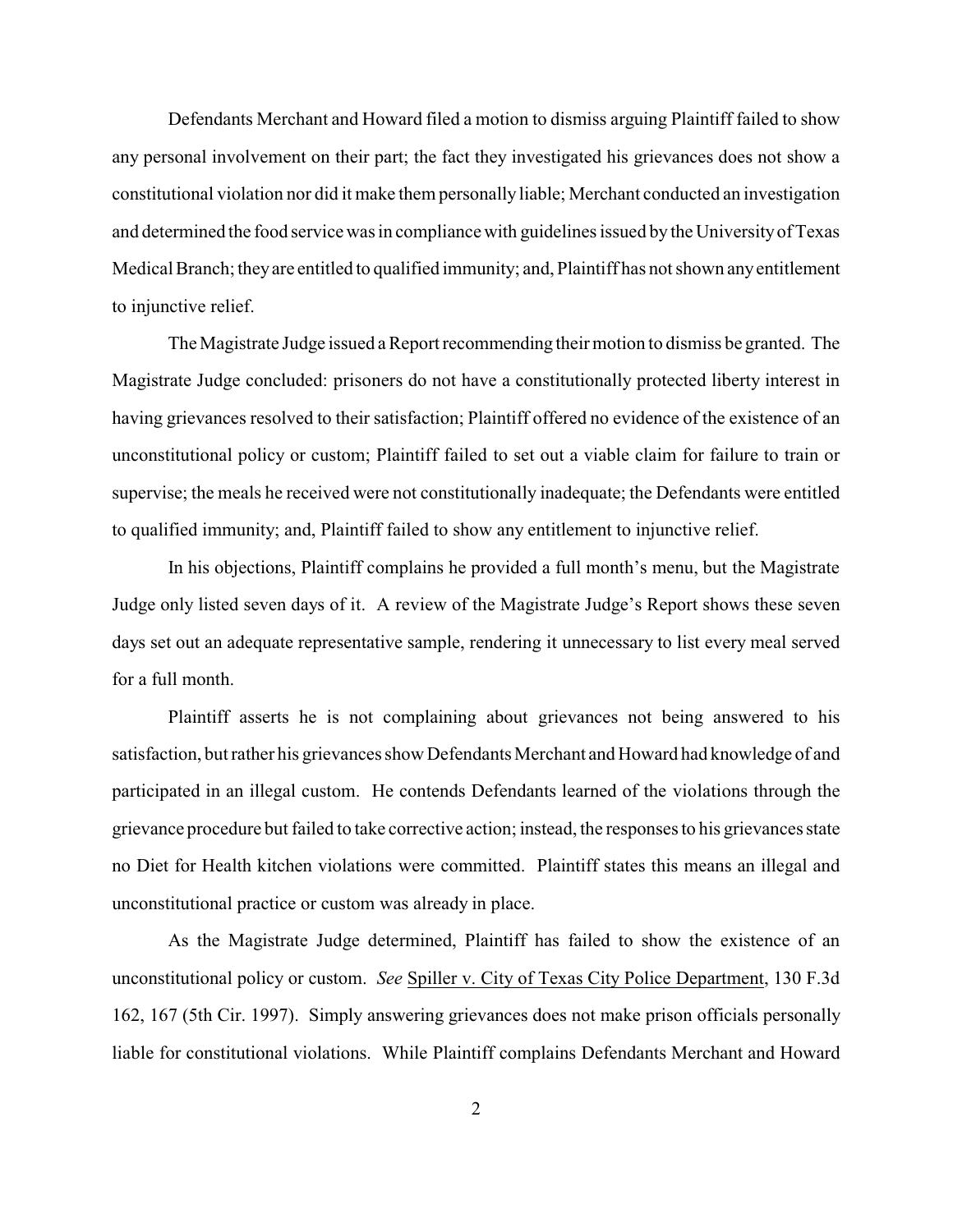did not take the corrective action he believed appropriate, this is not a violation of due process. Geiger v. Jowers, 404 F.3d 371, 373-74 (5th Cir. 2005). Plaintiff's objections in this regard are without merit.

A review of the menu shows Plaintiff was receiving reasonably adequate food, as required by the Constitution. George v. King, 837 F.2d 705, 707 (5th Cir. 1987). Plaintiff has offered no specific facts to show the existence of a policy or custom concerning unlawful dietary practices, particularly in light of the fact he has shown there were no such unlawful practices. He complains he has been denied a proper Diet for Health tray but fails to show what a "proper" tray would contain. Nor does he explain why the Defendants should have believed his contention the diet trays were improper over the other information they received stating the trays comported with the Diet for Health. These objections are without merit.

Plaintiff similarly argues if the Defendants Merchant and Howard were unaware food service manager Tori Scott was not serving the proper diet, the failure to train or supervise Scott is evident. He speculates the grievance responses must have been made without reviewing the record to see what was on the diet trays. The Magistrate Judge correctly determined Plaintiff failed to show either an actual failure to train or supervise or a causal connection between any such failure and a constitutional violation. *See* Estate of Davis ex rel. McCully v. City of North Richland Hills, 406 F.3d 375, 381 (5th Cir. 2005). This objection is without merit.

Next, Plaintiff argues the Defendants Merchant and Howard are not entitled to qualified immunity because they acted in an objectively unreasonable manner. He states after he demonstrated through his grievances Scott was being deliberately indifferent by failing to follow the Diet for Health menu, the Defendants investigated and concluded no violations were committed.

The fact the investigation resulted in a denial of the grievance rather than the action Plaintiff believed appropriate is not a constitutional violation. Geiger, 404 F.3d at 374. Plaintiff offers nothing but conclusion and speculation to show the diet trays he received violated the Diet for Health. Even if Plaintiff is correct in stating the Defendants relied on the statements of the food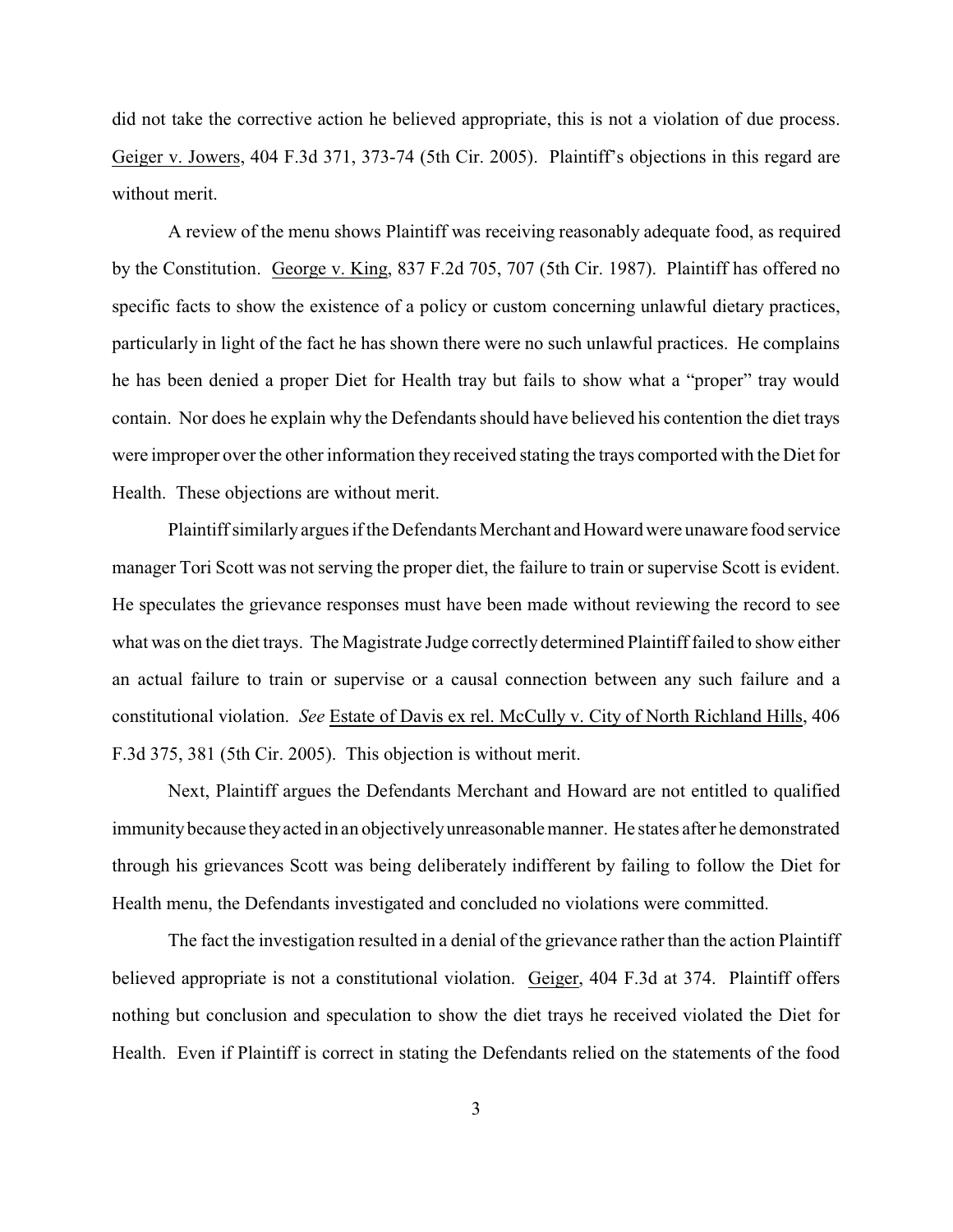service manager, he has failed to show they were objectively unreasonable in doing so. Officers are entitled to qualified immunity if a reasonable person in their position would have believed that their conduct conformed to the constitutional standard in light of the information available to them and the clearly established law. Freeman v. Gore, 483 F.3d 404, 415 (5th Cir. 2007). Plaintiff's objection on this point is without merit.

Finally, Plaintiff argues he is entitled to injunctive relief in the form of an order directing Warden Merchant to create a policy whereby the food service manager must photograph all food served on the Diet for Health trays and sack meals served each day. He states, in a conclusory fashion, he has a substantial likelihood of success on the merits, a substantial threat of irreparable injury because the violations will continue if the injunction is not granted, the threatened injury outweighs any harm the injunction may cause, and the injunction will not have an adverse effect upon the public interest.

The Magistrate Judge correctly determined Plaintiff had not shown an irreparable injury nor any injury which could not be compensated by remedies at law. Nor did he show that a remedy in equity was warranted or the public interest would not be disserved by granting a permanent injunction of this nature. Plaintiff's objections are without merit.

The Court has conducted a careful *de novo* review of those portions of the Magistrate Judge's proposed findings and recommendations to which the Plaintiff objected. *See* 28 U.S.C. §636(b)(1) (district judge shall "make a *de novo* determination of those portions of the report or specified proposed findings or recommendations to which objection is made.") Upon such *de novo* review, the Court has determined that the Report of the Magistrate Judge is correct and the Plaintiff's objections are without merit. It is accordingly

ORDERED that the Plaintiff's objections are overruled and the Report of the Magistrate Judge (docket no. 40) is ADOPTED as the opinion of the District Court.<sup>1</sup> It is further

<sup>&</sup>lt;sup>1</sup>Docket no. 43 is a duplicate of no. 40 and was inadvertently filed. The Clerk shall strike no. 43 from the docket. The striking of this duplicate document shall not affect the